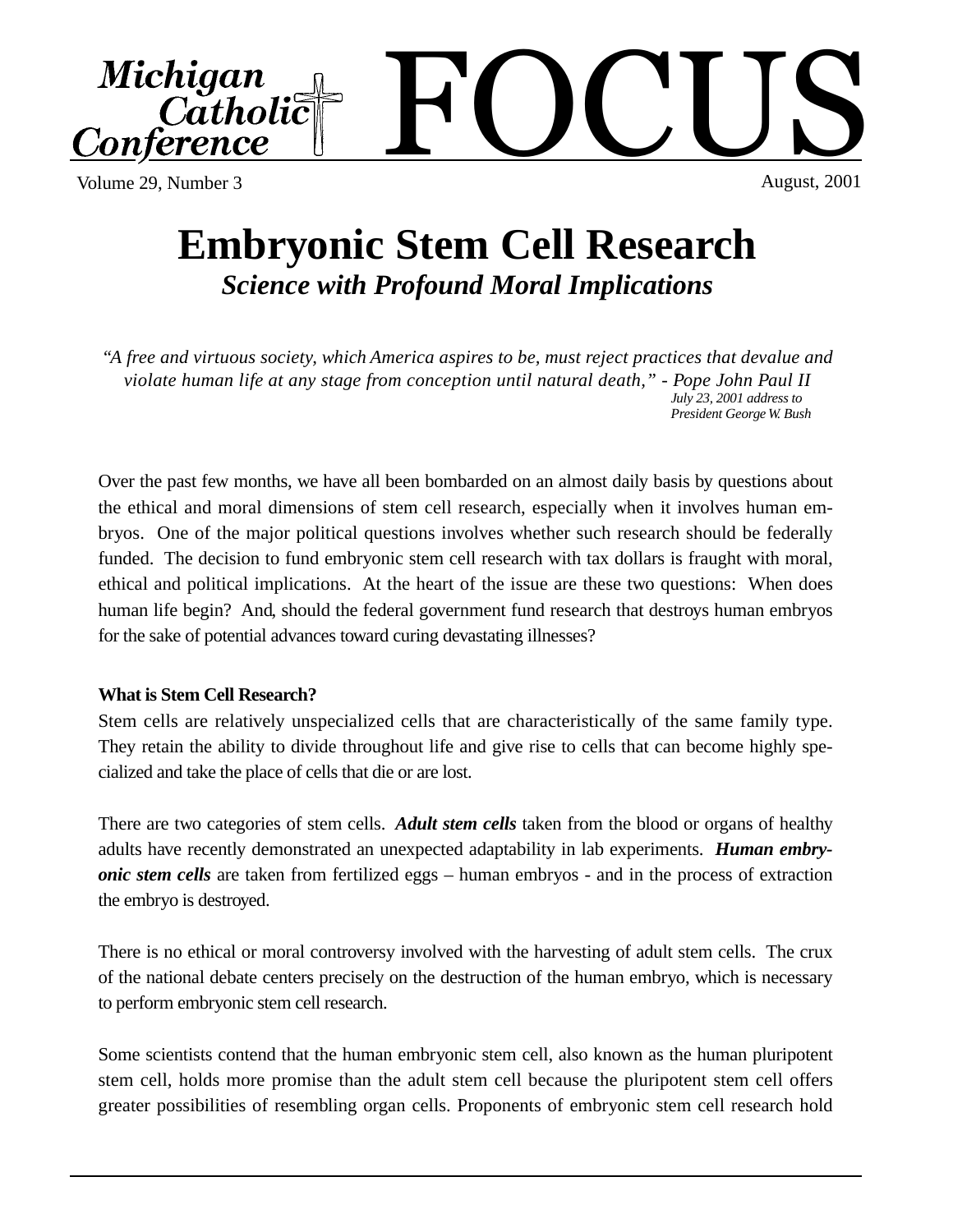that adult cells do not seem to grow or replicate themselves as quickly as stem cells found in human embryos. For example, the pluripotent stem cells introduced into a diseased kidney become much like ordinary kidney cells. The other kidney cells "educate" and integrate the new cells until the organ is effectively regenerated.

#### **The Scientific Debate**

What stem cells could do for us is not completely known. Because stem cells are indistinguishable, or not yet committed to being part of a particular organ, scientists are often able to stimulate them into becoming whatever type of cell may be needed for a particular therapy. The cells may also be able to replace damaged or sick cells in a patient with an injury or degenerative disease.

Where are scientists getting these cells? Until very recently, the vast majority of stem cells used in research came from discarded (or excess) embryos stored at in vitro fertilization clinics.

| <b>Juvenile diabetes:</b><br><b>Adult Pancreatic Islet Cells</b>                 | <b>Embryonic Stem Cells</b> |
|----------------------------------------------------------------------------------|-----------------------------|
| 15 people with serious Type I (juvenile) diabetes                                | No person has benefited     |
| became "insulin free" after adult pancreatic islet                               |                             |
| cell transplants; 9 still need no insulin injections.                            |                             |
| - American Diabetes Assoc. Report, June 24, 2001                                 |                             |
| Spinal cord injury:                                                              |                             |
| <b>Adult Immune-System Cells</b>                                                 | <b>Embryonic Stem Cells</b> |
| A young woman rendered paraplegic by a car                                       | No person has benefited.    |
| accident can move her toes and legs after 9                                      |                             |
| injections of her own immune-system cells into                                   |                             |
| her severed spinal cord.                                                         |                             |
| - Toronto Globe and Mail, June 15, 2001                                          |                             |
| <b>Immune deficiency:</b>                                                        |                             |
| <b>Adult Bone Marrow Stem Cells</b>                                              | <b>Embryonic Stem Cells</b> |
| 2 children born without immune systems                                           | No person has benefited.    |
| ("bubble boy" syndrome) have left their sterile                                  |                             |
| environment and lead normal lives after bone                                     |                             |
| marrow stem cell treatment.                                                      |                             |
| - Science, The Washington Post, April 28, 2000                                   |                             |
| <b>Corneal repair:</b>                                                           |                             |
| <b>Adult Corneal Stem Cells</b>                                                  | <b>Embryonic Stem Cells</b> |
| Several legally blind people can now see more                                    | No person has benefited.    |
| clearly after their corneas were reconstructed                                   |                             |
| with corneal stem cells.                                                         |                             |
| - New England Journal of Medicine, July 13, 2000                                 |                             |
| Source: National Conference of Catholic Bishops, Stem Cell Reality Check #1-2001 |                             |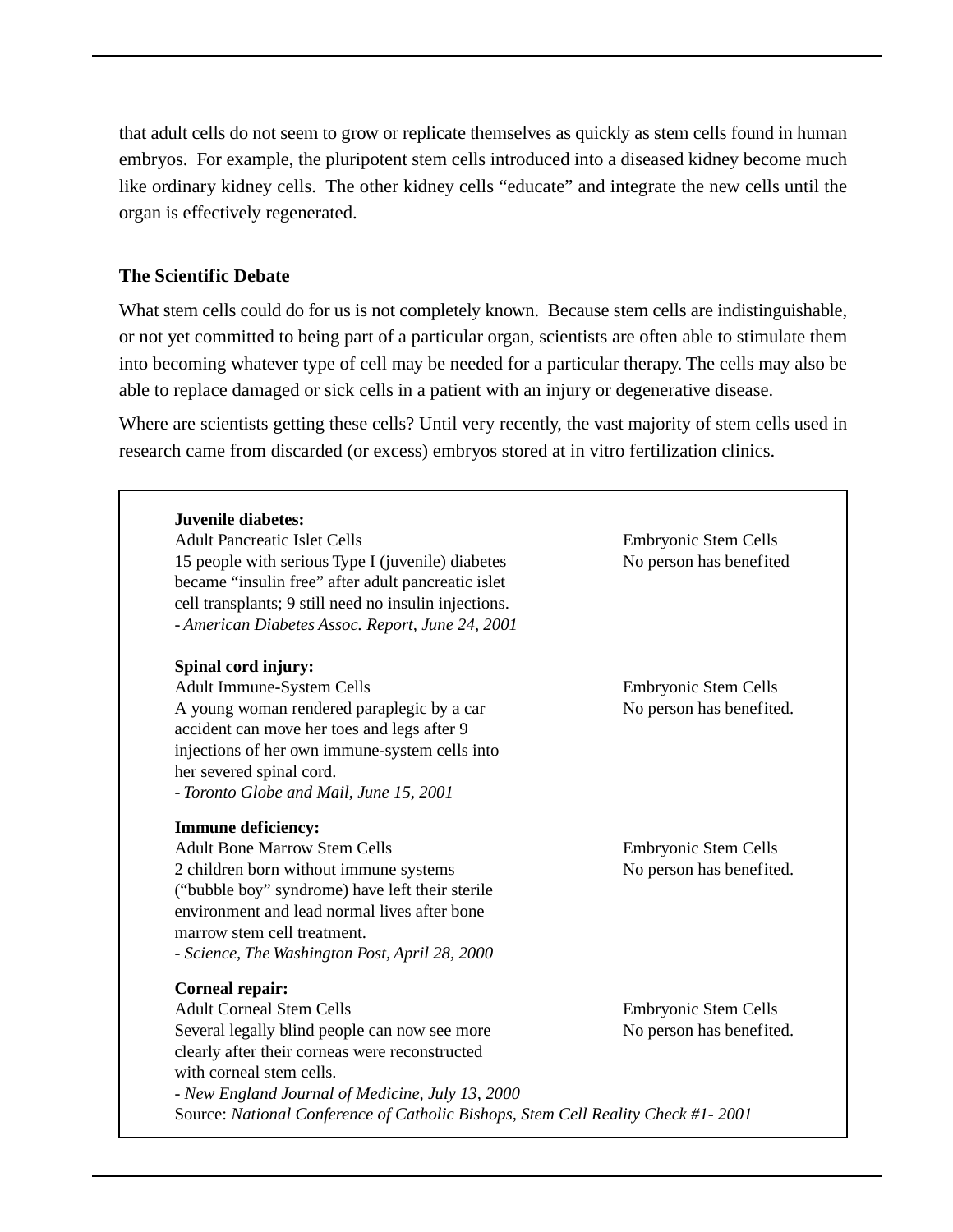To date, it is pure conjecture to claim that the human embryonic pluripotent stem cells are more beneficial than adult stem cells. In fact, human embryonic stem cell research has not assisted a single patient or demonstrated any therapeutic benefit. On the other hand, adult stem cells and other ethically acceptable alternatives have helped hundreds of thousands of patients, and new clinical uses expand almost weekly.

The August 2000 National Institutes of Health (NIH) guidelines for federal funding of human embryonic stem cell research require that cell lines must be derived from freely donated spare embryos resulting from the treatment of infertility, not from embryos created specifically for research. The Clinton administration did not prohibit federally funded experiments on stem cells provided that the embryo was destroyed by another party, without federal funds. The Bush administration initially called for a moratorium on federal funding. President Bush recently decided to permit federal funding of research using existing stem cell lines that have already been derived, but will not sanction or encourage the destruction of additional human embryos.

#### **What is the Catholic Perspective?**

The central issue remains, *when does life begin*?

Catholic teaching holds that life is to be respected from the moment of conception; even an embryo enjoys basic human rights.

All human life deserves full respect and protection at every stage and in every condition. As long ago as 1965, the Council Fathers of Vatican II taught that "Life once conceived, must be protected with the utmost care; abortion and infanticide are abominable crimes." Pastoral Constitution on the Church (Gaudium et spes) article 27.

More recently, the Charter of the Rights of the Family, issued by the Pontifical Council for the Family confirms that " Human life must be absolutely respected and protected from the moment of conception." Holy See, Charter of the Rights of the Family, no. 4: L'Osservatore Romano, November 25, 1983.

Embryonic stem cell research is the beginning of a journey down a slippery slope leading the practitioner, and in turn the funding source, toward justification of destroying human life in order to advance scientific possibility. Our Catholic response is that even a good end or goal (in this case, discovering cures for chronic illnesses) never justifies the use of an evil or immoral means (in this case destroying embryos). The dignity of each human embryo must be the principal focus of scientists performing research as well as the legislative and executive branches that will make this important decision.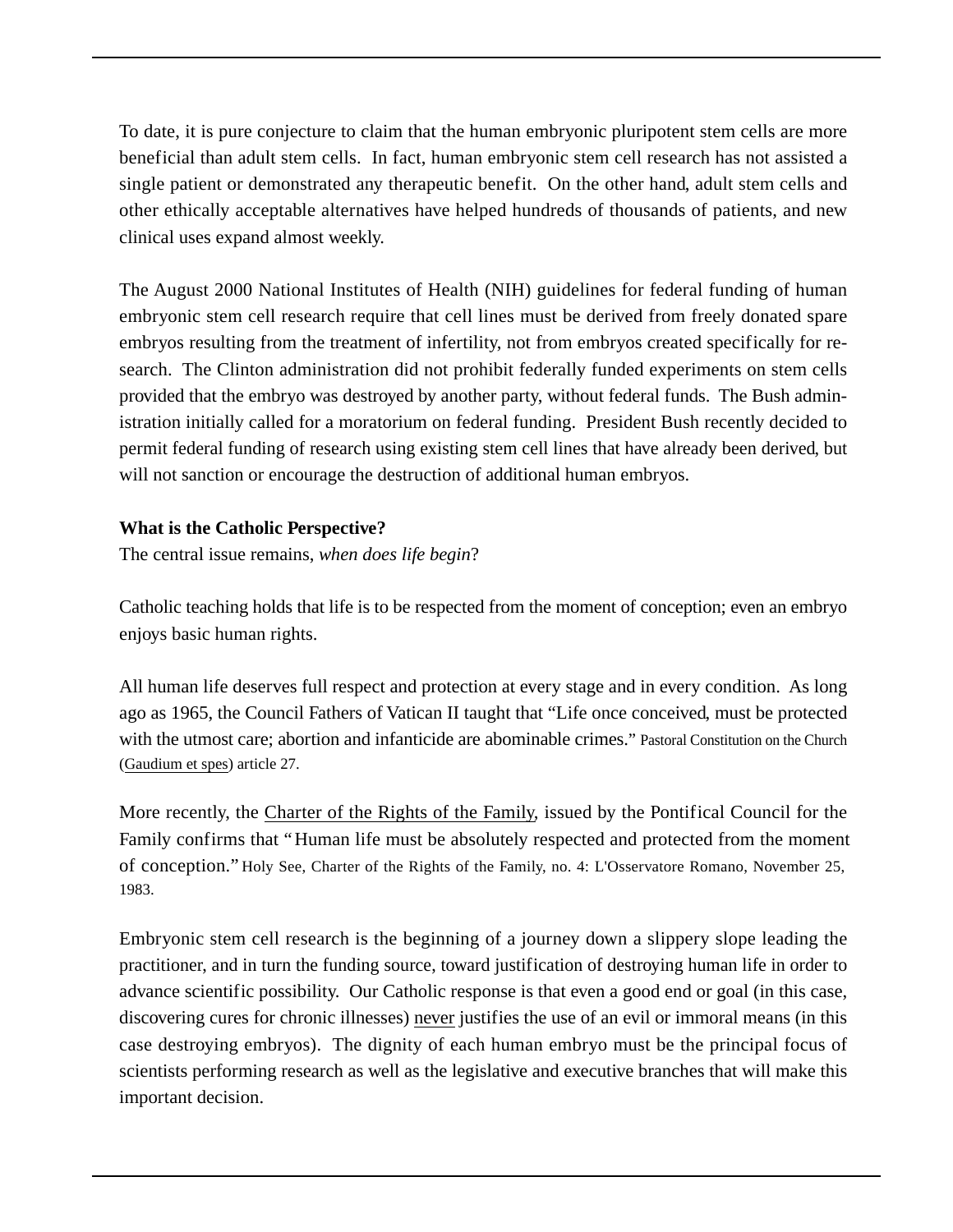#### **What Respect is Due to the Human Embryo, Taking into Account his Nature and Identity?**

The human embryo is a live human being and is deserving of the utmost respect and dignity. The human embryo has an identity that is continuous and developing. As such, its destruction is considered an immoral act. Through the years, Catholic teaching has forcefully and unequivocally addressed the question of when life begins and the morality of human embryonic stem cell research.

Last year, writing on this very question, the Pontifical Council for Life explained that "no end believed to be good, such as the use of stem cells for the preparation of other differentiated cells to be used in what looks to be promising therapeutic procedures, can justify an intervention of this kind. A good end does not make a right action which in itself is wrong." Pontifical Council for Life, Declaration on the Production and the Scientific and Therapeutic Use of Human Embryonic Stem Cells, L'Osservatore Romano August 25, 2000.

In their 1987 Instruction on Respect for Human Life In its Origin and the Dignity of Procreation (*Donum Vitae*), the Congregation for the Doctrine of Faith specifically addresses human embryonic stem cell research in the following points:

- Medical research must refrain from operations on live embryos, unless there is a moral certainty of not causing harm to the life or integrity of the unborn child and the mother, and on condition that the parents have given their free and informed consent to the procedure. It follows that all research, even when limited to the simple observation of the embryo, would become illicit were it to involve risk to the embryo's physical integrity or life by reason of the methods used or the effects induced.
- No objective, even though noble in itself, such as a foreseeable advantage to science, to other human beings or to society, can in any way justify experimentation on living human embryos or fetuses, whether viable or not, either inside or outside the mother's womb.
- To use human embryos or fetuses as the object or instrument of experimentation constitutes a crime against their dignity as human beings having a right to the same respect that is due to the child already born and to every human person.
- Every human being is to be respected for himself and cannot be reduced in worth to a pure and simple instrument for the advantage of others. It is therefore not in conformity with the moral law deliberately to expose to death human embryos obtained 'in vitro.' In consequence of the fact that they have been produced in vitro, those embryos which are not transferred into the body of the mother and are called "spare" are exposed to an absurd fate, with no possibility of their being offered safe means of survival which can be licitly pursued. See Congregation for the Doctrine of Faith, Respect for Human Life In its Origin and the Dignity of Procreation (Donum Vitae) (22 February 1987), in Acts Apostolicae Sedis 30 (1988) 70-102.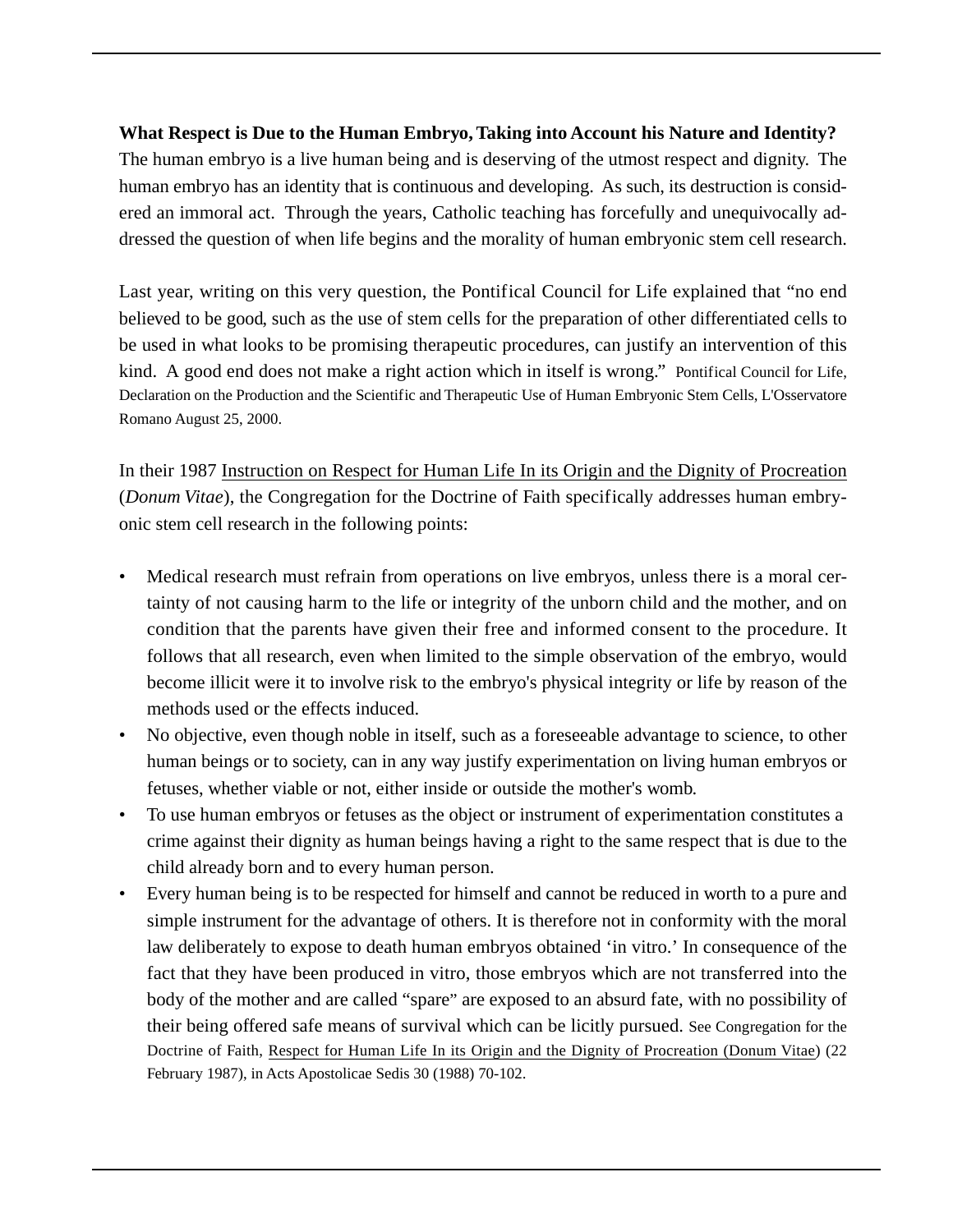Pope John Paul II, in his Encyclical the Gospel of Life, affirms the position of the Catholic Church:

"The Church has always taught and continues to teach that the result of human procreation, from the first moment of its existence, must be guaranteed that unconditional respect which is morally due to the human being in his or her totality and unity as body and spirit: *'the human being is to be respected and treated as a person from the moment of conception*; and therefore from that same moment his rights as a person must be recognized, among which in the first place is the inviolable right of every human being to life (Donum Vitae)'". John Paul II Encyclical Letter Evangelium Vitae (25 March 1995), no.60 in Apostolicae Sedis 87 (1995) 469.

Catholic teachings on the beginning of life and respect for life are quite clear. Human embryos obtained in vitro are human beings and subjects with rights: their dignity and right to life must be respected from the first moment of their existence. It is an immoral act to destroy the embryo for it is an act that ends life.

### **Will Private Research Continue on Human Embryonic Stem Cells?**

Even though the federal government will fund embryonic stem cell research in a limited manner, the practice of destroying human embryos will continue. New techniques for gathering the cells are in development. Scientists at a privately funded Norfolk,Virginia fertility clinic have admitted that they have created in vitro human embryos for the express purpose of harvesting stem cells for research. This privately funded research is under way despite startling new advances in adult stem cell research and other new means of regenerating human tissue. Creating an embryo only to dismantle it is clearly immoral; a supposed good purpose is being invoked to justify an act of killing.

#### **A Concluding Summary**

The moral cost of federally funding embryonic stem cell research, and giving the federal government's imprimatur to a developing science that destroys human life is troubling. Embryonic stem cell research treats human life as a means to an end. The practice goes against the Church's consistent moral teaching that all human beings are "ends" in and of themselves, and should not be treated with any less dignity in the name of science. The end result of such scientific research using human embryos is tragic. The potential destruction of so many human lives still to be born is extremely grave and disturbing. Equally troubling is the fundamental shift in the practice of medicine from "do no harm" to the "ends justify the means", which is the result of the recently announced policy.